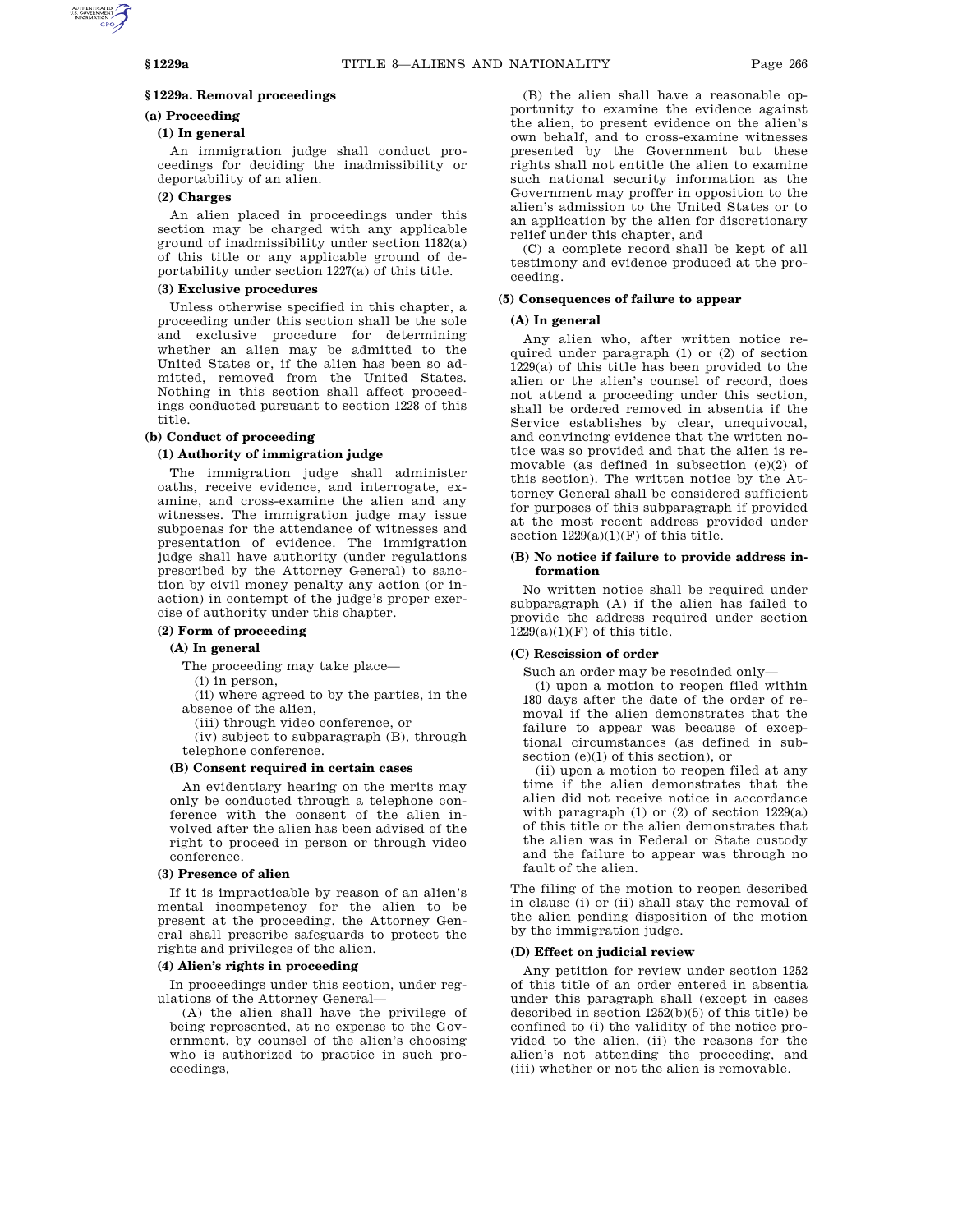# **(E) Additional application to certain aliens in contiguous territory**

The preceding provisions of this paragraph shall apply to all aliens placed in proceedings under this section, including any alien who remains in a contiguous foreign territory pursuant to section  $1225(b)(2)(C)$  of this title.

# **(6) Treatment of frivolous behavior**

The Attorney General shall, by regulation— (A) define in a proceeding before an immigration judge or before an appellate administrative body under this subchapter, frivolous behavior for which attorneys may be sanctioned,

(B) specify the circumstances under which an administrative appeal of a decision or ruling will be considered frivolous and will be summarily dismissed, and

(C) impose appropriate sanctions (which may include suspension and disbarment) in the case of frivolous behavior.

Nothing in this paragraph shall be construed as limiting the authority of the Attorney General to take actions with respect to inappropriate behavior.

### **(7) Limitation on discretionary relief for failure to appear**

Any alien against whom a final order of removal is entered in absentia under this subsection and who, at the time of the notice described in paragraph (1) or (2) of section 1229(a) of this title, was provided oral notice, either in the alien's native language or in another language the alien understands, of the time and place of the proceedings and of the consequences under this paragraph of failing, other than because of exceptional circumstances (as defined in subsection  $(e)(1)$  of this section) to attend a proceeding under this section, shall not be eligible for relief under section 1229b, 1229c, 1255, 1258, or 1259 of this title for a period of 10 years after the date of the entry of the final order of removal.

### **(c) Decision and burden of proof**

### **(1) Decision**

### **(A) In general**

At the conclusion of the proceeding the immigration judge shall decide whether an alien is removable from the United States. The determination of the immigration judge shall be based only on the evidence produced at the hearing.

# **(B) Certain medical decisions**

If a medical officer or civil surgeon or board of medical officers has certified under section 1222(b) of this title that an alien has a disease, illness, or addiction which would make the alien inadmissible under paragraph (1) of section 1182(a) of this title, the decision of the immigration judge shall be based solely upon such certification.

### **(2) Burden on alien**

In the proceeding the alien has the burden of establishing—

(A) if the alien is an applicant for admission, that the alien is clearly and beyond doubt entitled to be admitted and is not inadmissible under section 1182 of this title; or (B) by clear and convincing evidence, that the alien is lawfully present in the United States pursuant to a prior admission.

In meeting the burden of proof under subparagraph (B), the alien shall have access to the alien's visa or other entry document, if any, and any other records and documents, not considered by the Attorney General to be confidential, pertaining to the alien's admission or presence in the United States.

# **(3) Burden on service in cases of deportable aliens**

### **(A) In general**

In the proceeding the Service has the burden of establishing by clear and convincing evidence that, in the case of an alien who has been admitted to the United States, the alien is deportable. No decision on deportability shall be valid unless it is based upon reasonable, substantial, and probative evidence.

# **(B) Proof of convictions**

In any proceeding under this chapter, any of the following documents or records (or a certified copy of such an official document or record) shall constitute proof of a criminal conviction:

(i) An official record of judgment and conviction.

(ii) An official record of plea, verdict, and sentence.

(iii) A docket entry from court records that indicates the existence of the conviction.

(iv) Official minutes of a court proceeding or a transcript of a court hearing in which the court takes notice of the existence of the conviction.

(v) An abstract of a record of conviction prepared by the court in which the conviction was entered, or by a State official associated with the State's repository of criminal justice records, that indicates the charge or section of law violated, the disposition of the case, the existence and date of conviction, and the sentence.

(vi) Any document or record prepared by, or under the direction of, the court in which the conviction was entered that indicates the existence of a conviction.

(vii) Any document or record attesting to the conviction that is maintained by an official of a State or Federal penal institution, which is the basis for that institution's authority to assume custody of the individual named in the record.

#### **(C) Electronic records**

In any proceeding under this chapter, any record of conviction or abstract that has been submitted by electronic means to the Service from a State or court shall be admissible as evidence to prove a criminal conviction if it is—

(i) certified by a State official associated with the State's repository of criminal justice records as an official record from its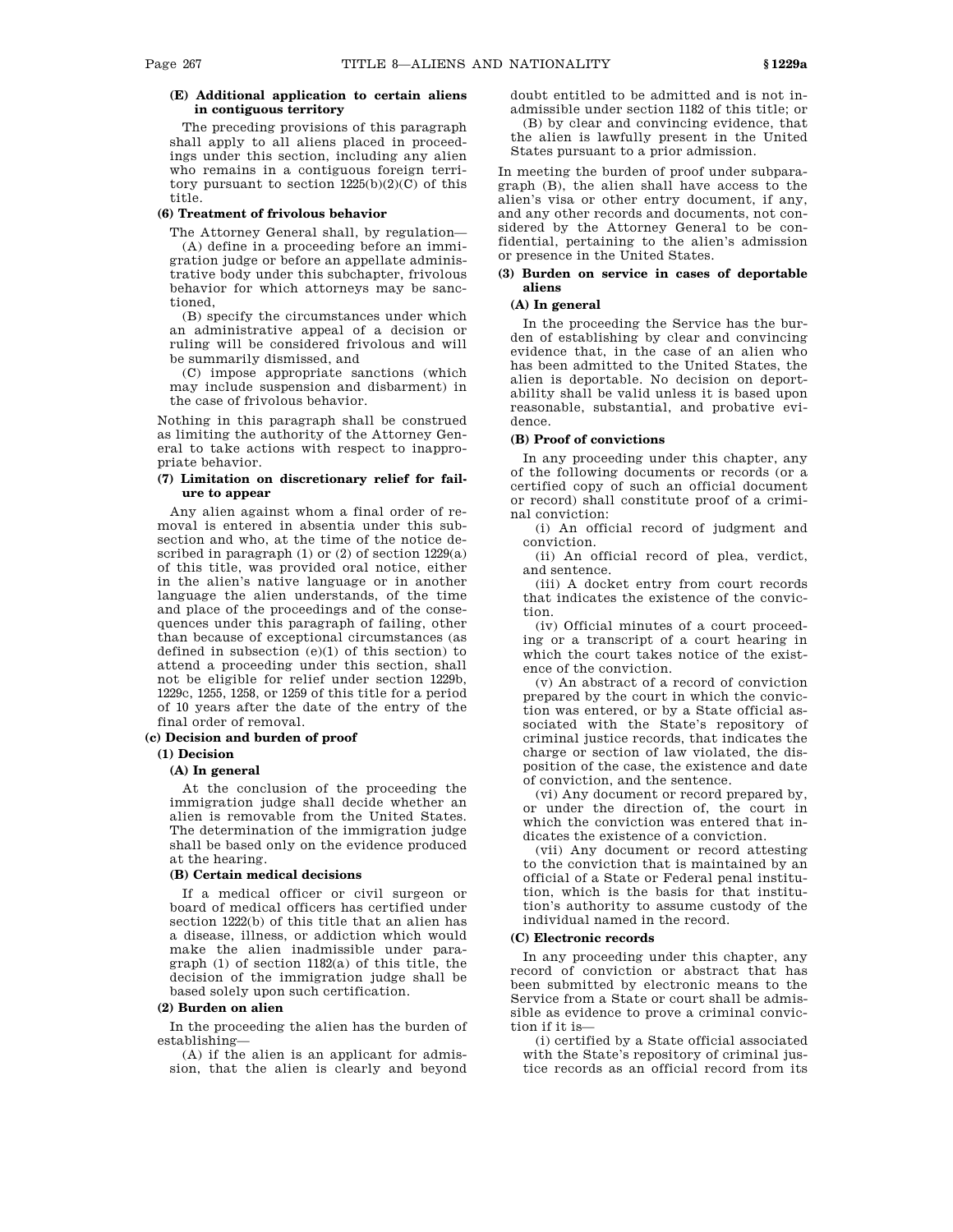repository or by a court official from the court in which the conviction was entered as an official record from its repository, and

(ii) certified in writing by a Service official as having been received electronically from the State's record repository or the court's record repository.

A certification under clause (i) may be by means of a computer-generated signature and statement of authenticity.

# **(4) Applications for relief from removal**

### **(A) In general**

An alien applying for relief or protection from removal has the burden of proof to establish that the alien—

(i) satisfies the applicable eligibility requirements; and

(ii) with respect to any form of relief that is granted in the exercise of discretion, that the alien merits a favorable exercise of discretion.

# **(B) Sustaining burden**

The applicant must comply with the applicable requirements to submit information or documentation in support of the applicant's application for relief or protection as provided by law or by regulation or in the instructions for the application form. In evaluating the testimony of the applicant or other witness in support of the application, the immigration judge will determine whether or not the testimony is credible, is persuasive, and refers to specific facts sufficient to demonstrate that the applicant has satisfied the applicant's burden of proof. In determining whether the applicant has met such burden, the immigration judge shall weigh the credible testimony along with other evidence of record. Where the immigration judge determines that the applicant should provide evidence which corroborates otherwise credible testimony, such evidence must be provided unless the applicant demonstrates that the applicant does not have the evidence and cannot reasonably obtain the evidence.

# **(C) Credibility determination**

Considering the totality of the circumstances, and all relevant factors, the immigration judge may base a credibility determination on the demeanor, candor, or responsiveness of the applicant or witness, the inherent plausibility of the applicant's or witness's account, the consistency between the applicant's or witness's written and oral statements (whenever made and whether or not under oath, and considering the circumstances under which the statements were made), the internal consistency of each such statement, the consistency of such statements with other evidence of record (including the reports of the Department of State on country conditions), and any inaccuracies or falsehoods in such statements, without regard to whether an inconsistency, inaccuracy, or falsehood goes to the heart of the applicant's claim, or any other relevant factor. There is no presumption of credibility, however, if no adverse credibility determination is explicitly made, the applicant or witness shall have a rebuttable presumption of credibility on appeal.

# **(5) Notice**

If the immigration judge decides that the alien is removable and orders the alien to be removed, the judge shall inform the alien of the right to appeal that decision and of the consequences for failure to depart under the order of removal, including civil and criminal penalties.

# **(6) Motions to reconsider**

# **(A) In general**

The alien may file one motion to reconsider a decision that the alien is removable from the United States.

#### **(B) Deadline**

The motion must be filed within 30 days of the date of entry of a final administrative order of removal.

# **(C) Contents**

The motion shall specify the errors of law or fact in the previous order and shall be supported by pertinent authority.

# **(7) Motions to reopen**

# **(A) In general**

An alien may file one motion to reopen proceedings under this section, except that this limitation shall not apply so as to prevent the filing of one motion to reopen described in subparagraph (C)(iv).

### **(B) Contents**

The motion to reopen shall state the new facts that will be proven at a hearing to be held if the motion is granted, and shall be supported by affidavits or other evidentiary material.

### **(C) Deadline**

### **(i) In general**

Except as provided in this subparagraph, the motion to reopen shall be filed within 90 days of the date of entry of a final administrative order of removal.

# **(ii) Asylum**

There is no time limit on the filing of a motion to reopen if the basis of the motion is to apply for relief under sections 1 1158 or 1231(b)(3) of this title and is based on changed country conditions arising in the country of nationality or the country to which removal has been ordered, if such evidence is material and was not available and would not have been discovered or presented at the previous proceeding.

# **(iii) Failure to appear**

The filing of a motion to reopen an order entered pursuant to subsection (b)(5) of this section is subject to the deadline specified in subparagraph (C) of such subsection.

1So in original.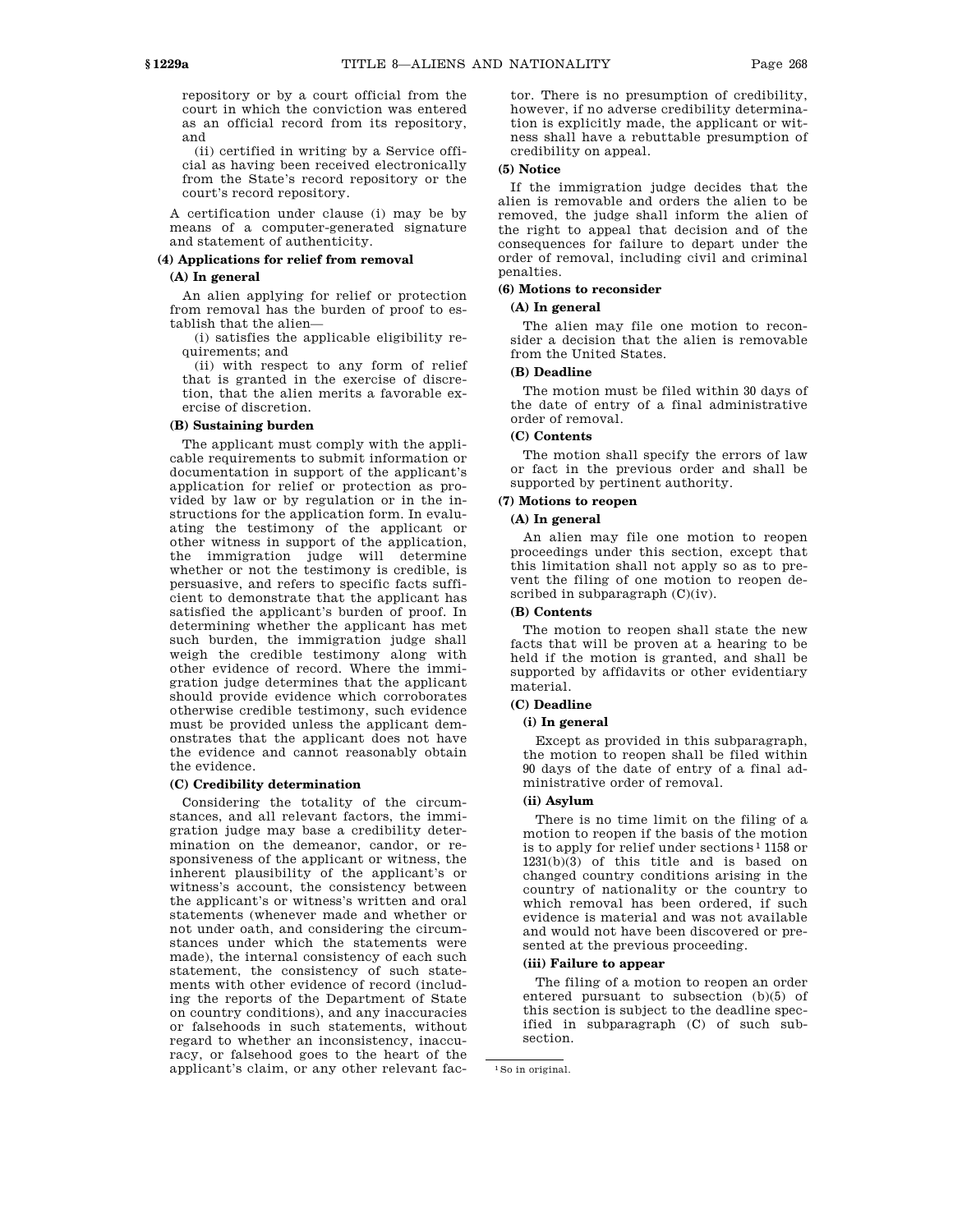# **(iv) Special rule for battered spouses, children, and parents**

Any limitation under this section on the deadlines for filing such motions shall not apply—

(I) if the basis for the motion is to apply for relief under clause (iii) or (iv) of section  $1154(a)(1)(A)$  of this title, clause (ii) or (iii) of section  $1154(a)(1)(B)$ of this title, $<sup>1</sup>$  section 1229b(b) of this</sup> title, or section 1254(a)(3) of this title (as in effect on March 31, 1997);

(II) if the motion is accompanied by a cancellation of removal application to be filed with the Attorney General or by a copy of the self-petition that has been or will be filed with the Immigration and Naturalization Service upon the granting of the motion to reopen;

(III) if the motion to reopen is filed within 1 year of the entry of the final order of removal, except that the Attorney General may, in the Attorney General's discretion, waive this time limitation in the case of an alien who demonstrates extraordinary circumstances or extreme hardship to the alien's child; and

(IV) if the alien is physically present in the United States at the time of filing the motion.

The filing of a motion to reopen under this clause shall only stay the removal of a qualified alien (as defined in section  $1641(c)(1)(B)$  of this title<sup>2</sup> pending the final disposition of the motion, including exhaustion of all appeals if the motion establishes that the alien is a qualified alien.

### **(d) Stipulated removal**

The Attorney General shall provide by regulation for the entry by an immigration judge of an order of removal stipulated to by the alien (or the alien's representative) and the Service. A stipulated order shall constitute a conclusive determination of the alien's removability from the United States.

### **(e) Definitions**

In this section and section 1229b of this title:

# **(1) Exceptional circumstances**

The term ''exceptional circumstances'' refers to exceptional circumstances (such as battery or extreme cruelty to the alien or any child or parent of the alien, serious illness of the alien, or serious illness or death of the spouse, child, or parent of the alien, but not including less compelling circumstances) beyond the control of the alien.

#### **(2) Removable**

The term ''removable'' means—

(A) in the case of an alien not admitted to the United States, that the alien is inadmissible under section 1182 of this title, or

(B) in the case of an alien admitted to the United States, that the alien is deportable under section 1227 of this title.

(June 27, 1952, ch. 477, title II, ch. 4, §240, as added Pub. L. 104–208, div. C, title III, §304(a)(3), Sept. 30, 1996, 110 Stat. 3009–589; amended Pub. L. 106–386, div. B, title V, §1506(c)(1)(A), Oct. 28, 2000, 114 Stat. 1528; Pub. L. 109–13, div. B, title I, §101(d), May 11, 2005, 119 Stat. 304; Pub. L. 109–162, title VIII, §§813(a)(1), 825(a), Jan. 5, 2006, 119 Stat. 3057, 3063.)

#### REFERENCES IN TEXT

This chapter, referred to in subsecs.  $(a)(3)$ ,  $(b)(1)$ ,  $(4)(B)$ , and  $(c)(3)(B)$ ,  $(C)$ , was in the original, "this Act" meaning act June 27, 1952, ch. 477, 66 Stat. 163, known as the Immigration and Nationality Act, which is classified principally to this chapter. For complete classification of this Act to the Code, see Short Title note set out under section 1101 of this title and Tables.

Section 1254 of this title, referred to in subsec.  $(c)(7)(C)(iv)(I)$ , was repealed by Pub. L. 104–208, div. C, title III, §308(b)(7), Sept. 30, 1996, 110 Stat. 3009–615.

#### PRIOR PROVISIONS

A prior section 240 of act June 27, 1952, was renumbered section 240C, and is classified to section 1230 of this title.

#### **AMENDMENTS**

2006—Subsec. (c)(7)(A). Pub. L. 109–162, §825(a)(1), inserted before period at end '', except that this limitation shall not apply so as to prevent the filing of one motion to reopen described in subparagraph (C)(iv)''.

Subsec. (c)(7)(C)(iv). Pub. L. 109-162, §825(a)(2)(A), (B), substituted ''spouses, children, and parents'' for 'spouses and children'' in heading and "Any limitation under this section on the deadlines for filing such motions shall not apply'' for ''The deadline specified in subsection  $(b)(5)(C)$  of this section for filing a motion to reopen does not apply'' in introductory provisions.

Subsec. (c)(7)(C)(iv)(I). Pub. L. 109–162, §825(a)(2)(C), which directed substitution of ", section 1229b(b) of this title, or section  $1254(a)(3)$  of this title (as in effect on March 31, 1997)'' for ''or section 1229b(b) of this title'', was executed by making the substitution for ''or section 1229b(b)(2) of this title'', to reflect the probable intent of Congress.

Subsec. (c)(7)(C)(iv)(IV). Pub. L. 109-162,  $\S\,825(a)(2)(D)$  (F), added subcl. (IV).

Subsec. (e)(1). Pub. L. 109–162, §813(a)(1), substituted ''battery or extreme cruelty to the alien or any child or parent of the alien, serious illness of the alien,'' for 'serious illness of the alien''.

2005—Subsec. (c)(4) to (7). Pub. L. 109–13 added par. (4) and redesignated former pars. (4) to (6) as (5) to (7), respectively.

2000—Subsec. (c)(6)(C)(iv). Pub. L. 106–386 added cl. (iv).

#### EFFECTIVE DATE OF 2006 AMENDMENT

Pub. L. 109–162, title VIII, §813(a)(2), Jan. 5, 2006, 119 Stat. 3058, provided that: "The amendment made by paragraph (1) [amending this section] shall apply to a failure to appear that occurs before, on, or after the date of the enactment of this Act [Jan. 5, 2006].''

#### EFFECTIVE DATE OF 2005 AMENDMENT

Amendment by Pub. L. 109–13 effective May 11, 2005, and applicable to applications for asylum, withholding, or other relief from removal made on or after such date, see section 101(h)(2) of Pub. L. 109–13, set out as a note under section 1158 of this title.

#### EFFECTIVE DATE OF 2000 AMENDMENT

Pub. L. 106–386, div. B, title V, §1506(c)(1)(B), Oct. 28, 2000, 114 Stat. 1528, provided that: ''The amendment made by subparagraph (A) [amending this section] shall take effect as if included in the enactment of section 304 of the Illegal Immigration Reform and Immigrant

<sup>2</sup>So in original. A closing parenthesis probably should appear.